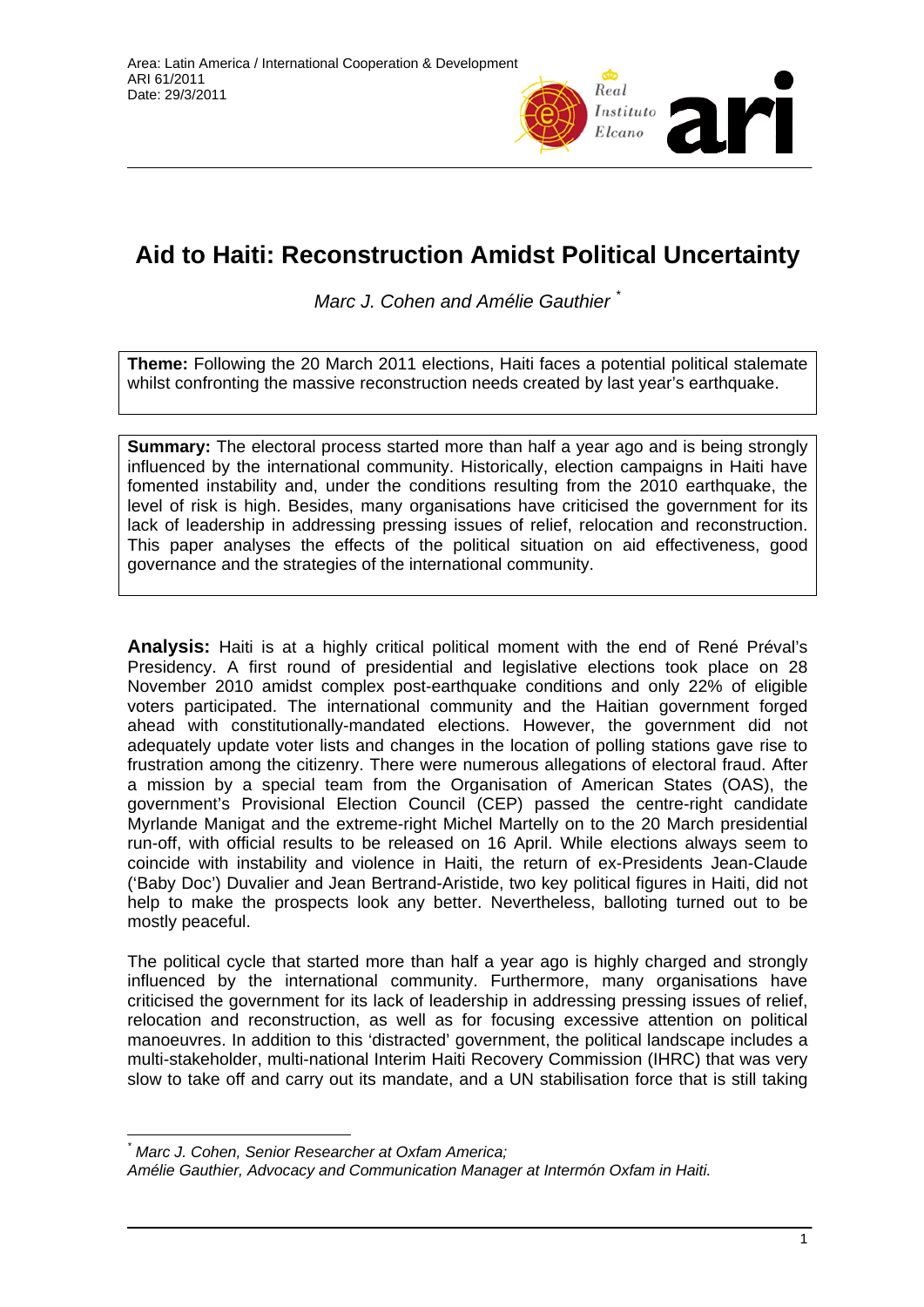

the lead on security. This paper looks at the effects of this fraught political environment on aid programmes in Haiti.

#### *Internal Politics*

After the departure of long-time dictator Duvalier in 1986, Haiti experienced two periods of military rule (1986-90 and 1991-94), with only two Presidents having been democratically elected: Jean–Bertrand Aristide and René Préval. Only Préval completed his full term in office (1996-2001). For the first time in 20 years, electoral power is slipping away from the traditional pole, the supposedly left-wing Lavalas and Lespwa (now INITE) parties. Candidates from the centre-right and extreme-right now dominate the political stage and count on the strong support of various groups.

In the run-up to the voting, Myrlande Manigat received support primarily from the elite and the intellectual class, as she herself is a highly respected scholar and vice rector of the private Kiskeya University. Among her supporters were voters over the age of 40, who comprise approximately 40% of the second-round electorate. Women, who account for 51% of the population, identify easily with her and some surveys showed that they were ready to vote for her.

Michel Martelly, on the other hand, enjoyed the support of the young (those old enough to vote), another large voting bloc, as they identify with the Compas music of the ex-singer, who performed as 'Sweet Micky'. His electoral base also includes branches of the ex-*Tonton Macoutes* (the Duvalier family's dreaded secret police) and former officers of the Haitian army, which Aristide disbanded in 1994.

Initial, unofficial electoral results suggest a decisive Martelly victory. Reports also indicate a somewhat higher voter turnout than during the first round.

Jude Celestin was the first-round presidential candidate who received the superficial support of Préval loyalists, without a strong popular base. Initially, the CEP listed him as runner-up to Manigat in the first-round balloting. The OAS report said that, in fact, Martelly finished second and Celestin third. Most Haitians view the CEP, the key actor during elections, as a discredited body that lacks legitimacy. Twelve of the 19 presidential candidates accused the CEP President, Gaillot Dorsainvil, of orchestrating the fraud. Of the nine CEP members, one resigned and four others have refused to sign off on the official results of the first round. The Council is reputed to be manipulated by President Préval and his INITE party. Furthermore, the CEP announced the second-round presidential candidates without giving out their first-round vote totals. Both run-off candidates have also expressed their discontent with the CEP. Martelly called for the removal of its President and Director, while Manigat asked for a change in the body's management structure.

With international and national attention focused on the presidential candidates, the alleged fraud and the OAS investigation, the CEP quietly tallied the votes for the legislatives seats and –surprisingly– Préval's INITE party captured a significant number of seats in the Senate and the Chamber of Deputies. Although several seats in both Houses of the National Assembly had to be filled during the second electoral round, INITE is guaranteed a majority in each chamber. This means that the new President will have little decision-making power compared to the legislature. Haitians widely assume that the President holds the ultimate authority in the country; however, in fact most decisions are voted on or vetoed in the Parliament. So there is a strong likelihood of a political stand-off.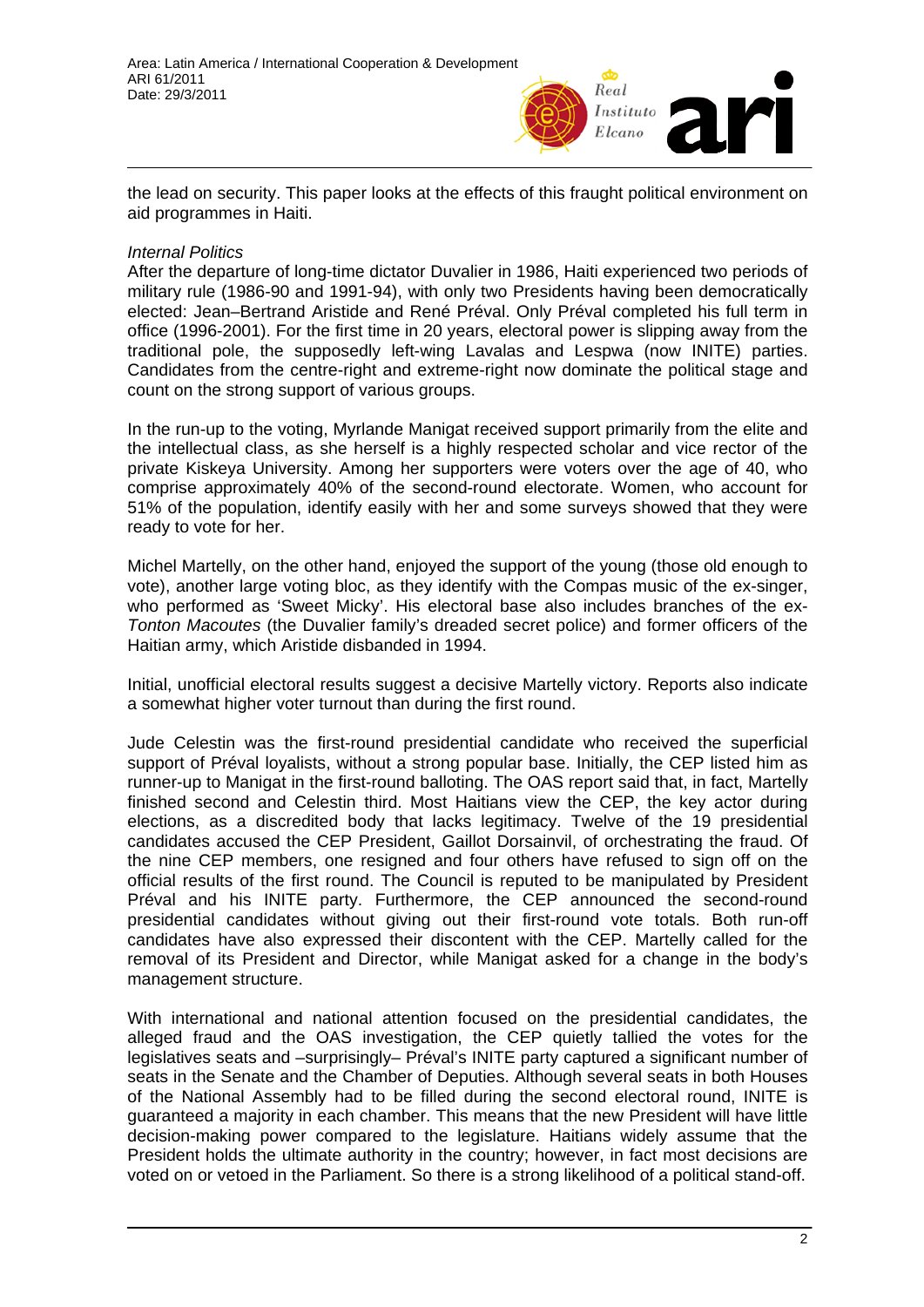

The international donor community provided US\$29 million towards the cost of the first round of elections, showing a strong commitment to the democratic process and to Haiti's first democratic political transition since 2001. However, such a large sum and the donors' fundamental interest in stability may have thwarted the process. The US Secretary of State, Hillary Clinton, showed up unexpectedly just before the announcement of the official results of the first round of voting. The most significant move by the international community was the US decision to deny visas to several Haitian officials until the government implemented the OAS mission's report recommendations. Adding to the disrepute and uncertainty about the electoral process, the head of the OAS mission in Haiti spoke in an interview of the blatant foreign interference in Haiti's internal affairs.

In the electoral processes over the last six years, the UN stabilisation mission (MINUSTAH) has always provided logistic and security support. However, although MINUSTAH also had a prominent role and a strong mandate to assist in the political process before the earthquake, it is now being reduced to just a security force and has become a weak actor in the country's reconstruction.

The processes and institutions involved in the elections, along with external actors, have generated a great deal of volatility. In contrast, Haiti's citizens have sought change and better living conditions through the exercise of their political and civil rights and responsibilities. In the future, if electoral processes in Haiti are to have both credibility and legitimacy, then there must be improvements in voter lists, the location of polling stations (as recommended by OAS) and the independence of the CEP, as well as less external interference and more transparent coalition-building by contending politicians.

## *Aid in a Political Vacuum*

The political uncertainty and discontent of the last few months has contributed to the extremely slow pace of post-earthquake reconstruction. Nearly 1 million Haitians continue to live in flimsy tents, more than 200,000 are under threat of eviction and almost 90% of the earthquake debris still awaits removal. According to both Haitian and donor government sources, the unstable situation and clear lack of donor confidence in the Préval Administration mean that donors are waiting to see what will emerge from the elections before disbursing the bulk of their reconstruction pledges.

That said, the political situation has not had much of a strategic impact on donors' reconstruction policies. Most donors have continued to work with the Haitian government and international nongovernmental organisations (NGOs) as usual, without re-directing aid to one or the other. As one donor-country official put it, 'We know Haiti is full of surprises, we just don't know when, how and who, so we will deal with the surprise when it comes'. Without naming anyone, donors, governments and the international community are nervous about Aristide's return; his party was not allowed to participate in the elections and his supporters have staged street demonstrations.

Long-time donor practices and poor governance in Haiti have created substantial barriers to effective aid. Since the late 1980s donors have channelled a large portion of their aid through international NGOs or the private sector, and have provided the government with little in the way of an unconditional budget. Also, donors have repeatedly pledged substantial reconstruction aid following natural disasters and political-economic crises but have then failed to deliver, thereby undermining the aid effectiveness principle of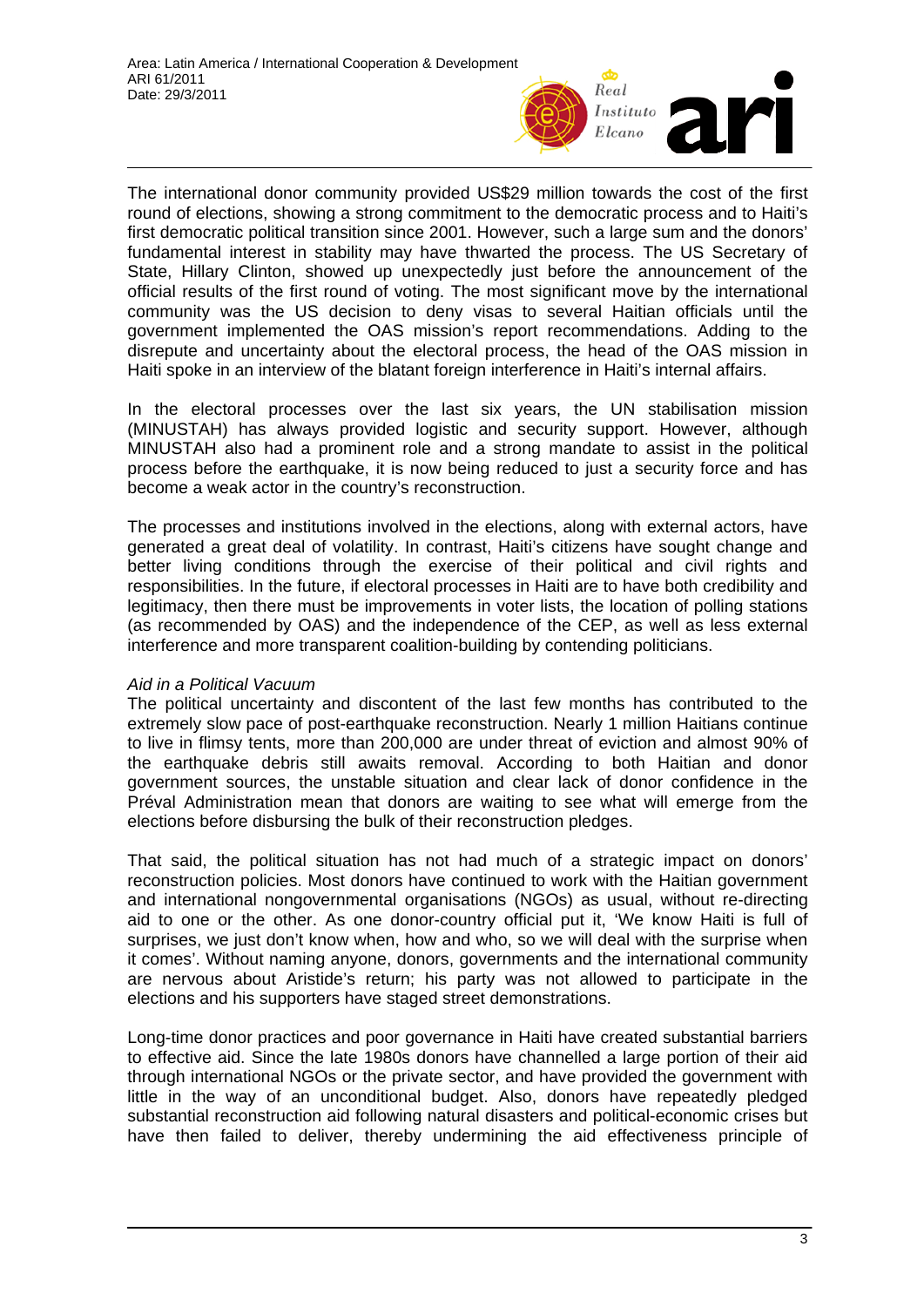

predictability.<sup>[1](#page-3-0)</sup> For example, in April 2009 donors promised nearly US\$400 million to help rebuild the damage from four severe tropical storms (this was only about a quarter of the assessed needs). One year later, the implementing agencies (including the government, NGOs and others) had received only 30% of the funds.<sup>[2](#page-3-1)</sup>

Similarly, donors have only provided 30% of the US\$5.5 billion they pledged for postearthquake reconstruction in 2010 and 2011. $3$  In addition to their unease about Haiti's political situation and accountability capacity, donors are holding back funds because of concerns about Haiti's absorptive capacity and because they face pressures at home to cut back on development aid budgets.

For its part, the Haitian state faced severe capacity constraints even prior to the 2010 earthquake, which destroyed much of the government infrastructure and killed at least 20% of the country's civil servants. $4$  The government has little ability to provide services to citizens: the state's presence outside metropolitan Port-au-Prince is limited to tax collection offices. Public clinics, schools and agricultural extension offices are few and far between in the countryside, where most Haitians live. Too many educated and capable Haitians have either left the country or have stayed on to work for the private sector, donor agencies, international organisations or NGOs rather than the government, which pays much lower salaries.<sup>[5](#page-3-4)</sup>

In Oxfam's view, when donors provide aid in ways that strengthen the compact between effective governments and active citizens, development assistance supports recipient governments' efforts to meet citizens' needs and also helps citizens to hold their government accountable. The condition of that compact in Haiti today is somewhere between fragile and nonexistent. Since Haiti's independence in 1804, governance has focused less on the pursuit of the common good than on preserving and enhancing the power, privileges and position of the country's elite.<sup>[6](#page-3-5)</sup> Transparency International ranked Haiti among the world's five most corrupt countries in 2009.<sup>[7](#page-3-6)</sup> In such a setting, low-income Haitians have a profound lack of faith in their government's ability to help them improve their lives.<sup>[8](#page-3-7)</sup> The widespread perception of electoral fraud further undermines the citizens' confidence in public institutions.

[http://s3.amazonaws.com/haiti\\_production/assets/7/Haiti\\_Washington\\_pledges\\_Mar\\_29\\_original.pdf](http://s3.amazonaws.com/haiti_production/assets/7/Haiti_Washington_pledges_Mar_29_original.pdf), accessed 24/II/2011.

<span id="page-3-0"></span> $\overline{1}$ 1 Robert Maguire (2009), 'Haiti after the Donors' Conference: A Way Forward', *USIP Special Report*, nr 232, US Institute of Peace, Washington; Robert Fatton (2010), 'Hope Amidst Devastation: Towards a New Haitian State', 20/I/2010, <http://www.ssrc.org/features/pages/haiti-now-and-next/1338/1330/>; Mark Schneider,

International Crisis Group, US Senate Foreign Relations Subcommittee Testimony, 4/II/2010; interview with Yvenock Alcide, Director, Agro-Presse, Pétion-ville, Haiti, 27/I/2011.

<span id="page-3-1"></span> $2$  UN Office of the Special Envoy for Haiti (2010), 'Washington Donors' Conference for Haiti April 2009, Status of Pledges at 29 March 2010',

<span id="page-3-2"></span> $3$  UN Office of the Special Envoy for Haiti (2011), 'New York Conference Recovery Pledge Status and Modalities as of February 2011',

<sup>&</sup>quot;<u>http://www.haitispecialenvoy.org/download/International\_Assistance/6-NY\_pledge\_status\_Feb\_2011.pdf</u>.<br><sup>[4](http://www.haitispecialenvoy.org/download/International_Assistance/6-NY_pledge_status_Feb_2011.pdf)</sup> UN Office of the Special Envoy for Haiti (2011), 'Key Statistics', <u>[http://haitispecialenvoy.org/key\\_statistics](http://haitispecialenvoy.org/key_statistics),</u>

<span id="page-3-3"></span>accessed 24/II/2011; Inter-Agency Standing Committee (2010), *Response to the Humanitarian Crisis in Haiti*, IASC, Geneva; Robert M. Perito (2010), 'Haiti After the Quake: Six Months and Counting', *Peacebrief,* nr 41, US Institute for Peace, Washington; Intermón Oxfam, 'Haití en su Laberindo', *Informe de Intermón Oxfam*, nr 29, Intermón Oxfam, Barcelona.<br><sup>5</sup> Maguire (2000)

Maguire (2009).

<span id="page-3-5"></span><span id="page-3-4"></span><sup>6</sup> Robert Fatton (2002), *Haiti's Predatory Republic: The Unending Transition to Democracy*, Lynne Rienner, Boulder.

<span id="page-3-7"></span><span id="page-3-6"></span><sup>&</sup>lt;sup>7</sup> Transparency International (2009), *Global Corruption Report 2009*, Cambridge University Press, Cambridge.<br><sup>8</sup> See, for example, Mare J. Ceben et al. (2008), 'Seejal Poliavin a Fragile State: Institutional Jacuae in th See, for example, Marc J. Cohen *et al*. (2008), 'Social Policy in a Fragile State: Institutional Issues in the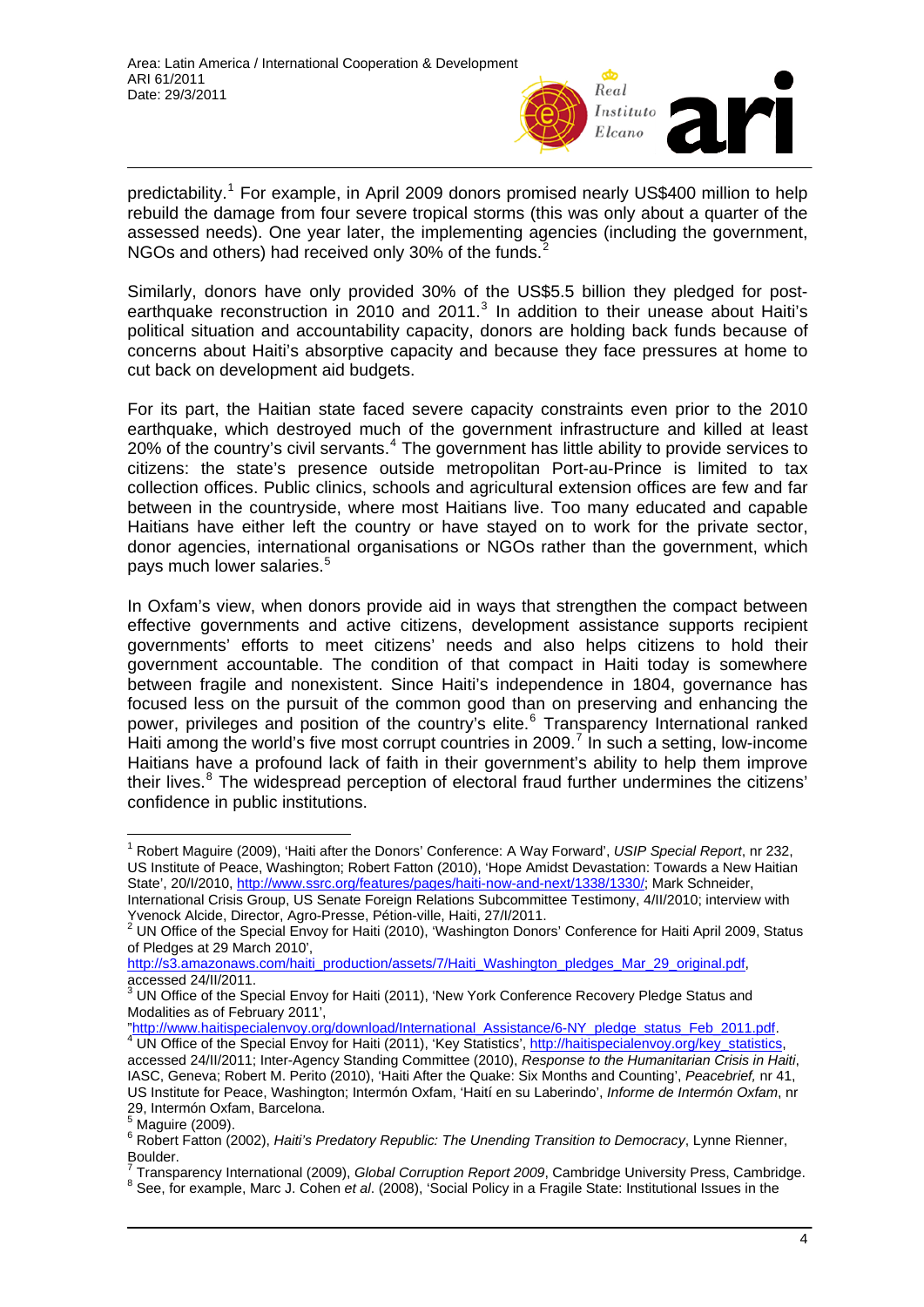

Since the earthquake, the number of NGOs working on relief, recovery and reconstruction activities has reached an estimated 4,000, according to knowledgeable Haitian sources. This plethora of relief and development actors operates without much coordination or a clear sectoral and territorial division of labour. Observers agree that many donors and NGOs have excellent projects but that, in the absence of a harmonised approach, the overall result is an incoherent "cacophony" that does not align itself with government development plans.<sup>[9](#page-4-0)</sup>

The humanitarian response to the earthquake had similar characteristics. Rapid and massive international intervention unquestionably saved lives and prevented feared disease epidemics –the cholera outbreak later in 2010 started far from the earthquake zone or the main concentrations of displaced persons–. But the earthquake response failed in important ways to comply with the principles of good humanitarian donorship that most donor governments have endorsed: there were too many actors, poor coordination, lack of transparency in expenditure, little emphasis on participation or Haitian ownership and inadequate attention to accountability to beneficiaries.<sup>[10](#page-4-1)</sup>

The donors' reconstruction assistance has so far not always supported key Haitian priorities. Residents of the earthquake zone have clearly indicated that reconstruction should put job creation at the top of its agenda.<sup>[11](#page-4-2)</sup> However, most camp dwellers and Haitians displaced in rural areas have yet to find sustainable livelihoods. In addition, according to the IHRC's Executive Director, Gabriel Verret, achieving the government's goal of removing 40% of the earthquake rubble by the end of 2011 will require US\$200 million in aid, but so far donors have only provided around 25% of the amount. Yet without rubble removal it remains impossible to build new housing for displaced Haitians. In general, Verret told Oxfam, donors have provided the requested funding for agriculture, infrastructure (especially roads) and education but have lagged behind in providing the needed resources for debris removal, shelter construction, health and water, sanitation and hygiene (WASH).<sup>[12](#page-4-3)</sup>

In Oxfam's view, certain approaches to aid can be helpful to give recipients a share of control, including sector-wide approaches, pooled funds and development-focused budget support. In reviewing donors' approaches to aid to agriculture and health in Haiti, we found that the US, Canada and the EU provide assistance to these sectors primarily through projects that are implemented by international NGOs or for-profit consulting firms, rather than through budget support. On the positive side, international implementing NGOs often lead consortiums that include Haitian NGOs, but it is not always clear whether these partnerships lead to sustainable capacity development for the Haitian organisations involved.

Spain is the largest donor to the health-related WASH sector and provides resources through multiple channels –support to Spanish NGOs, contributions via the Inter-American Development Bank and bilateral agreements, working with Haiti's National

<span id="page-4-3"></span><span id="page-4-2"></span>*Earthquake*, Oxfam International, Pétion-ville, [http://www.oxfamamerica.org/files/april-2010-oxfam-haiti-public](http://www.oxfamamerica.org/files/april-2010-oxfam-haiti-public-opinion-poll-english.pdf)[opinion-poll-english.pdf.](http://www.oxfamamerica.org/files/april-2010-oxfam-haiti-public-opinion-poll-english.pdf)<br><sup>12</sup> Interview in Port-au-Prince, 8/II/2011.

Implementation of a Conditional Cash Transfer Program in Haiti', paper presented at the 49<sup>th</sup> annual convention of the International Studies Association, San Francisco, 28/III/2008,

[http://www.allacademic.com//meta/p\\_mla\\_apa\\_research\\_citation/2/5/3/4/4/pages253445/p253445-1.php.](http://www.allacademic.com//meta/p_mla_apa_research_citation/2/5/3/4/4/pages253445/p253445-1.php)<br>[9](http://www.allacademic.com//meta/p_mla_apa_research_citation/2/5/3/4/4/pages253445/p253445-1.php) Interviews with Haitian government officials and civil society organisation leaders, 26/l/-10/II/2011.

<span id="page-4-1"></span><span id="page-4-0"></span><sup>&</sup>lt;sup>10</sup> DARA (2010), *The Humanitarian Response Index 2010: The Problems of Politicisation*, DARA, Madrid.<br><sup>11</sup> Raphael Yves Pierre (2010), *Haitians Talk About Rebuilding the Country after the January 12, 2010*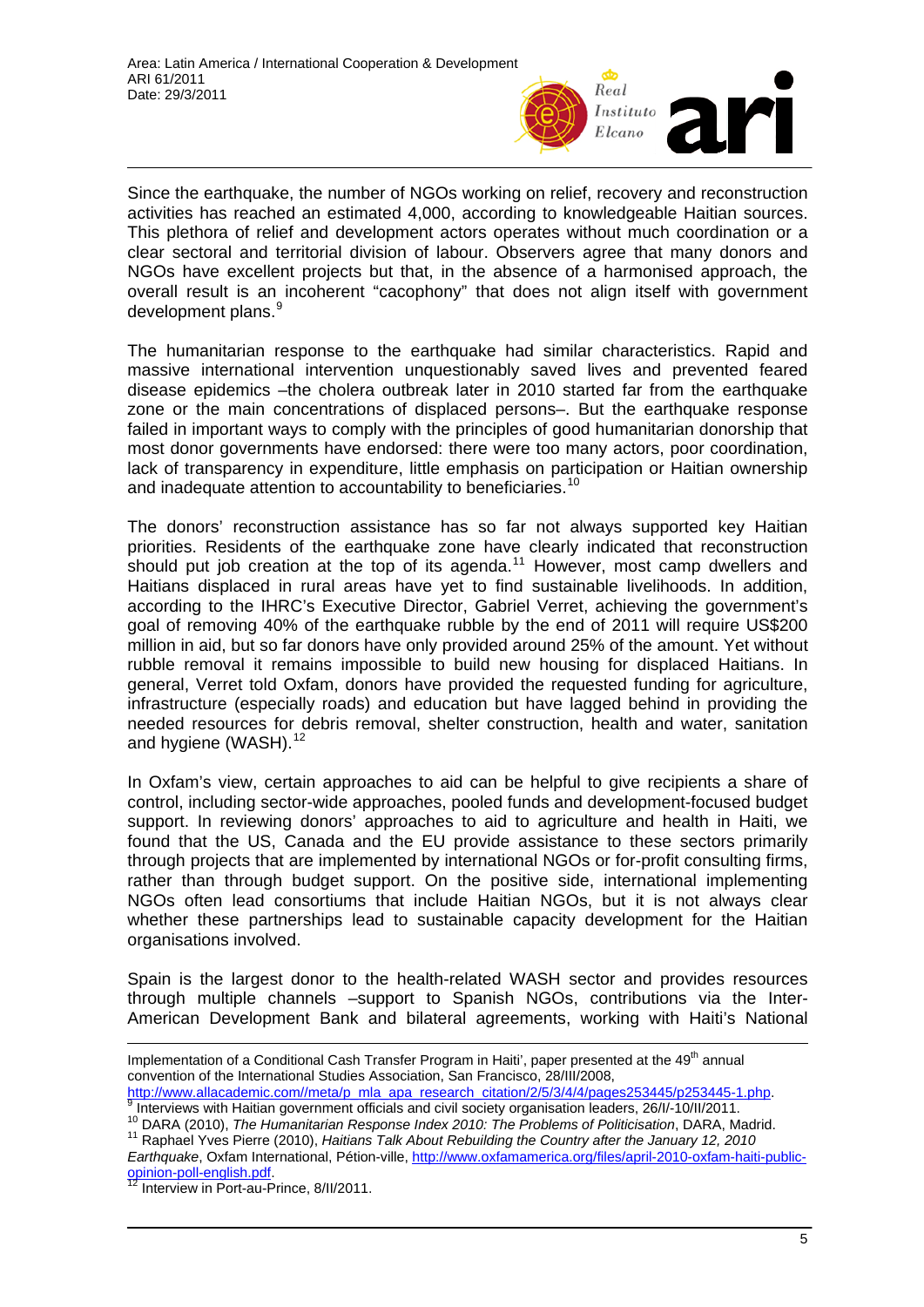

Directorate for Water Supply and Sanitation (DINEPA)–. Such sectoral specialisation and the use of multiple aid modalities are in keeping with the principles of effective aid but lack a balanced strategic framework and a long-term predictable budget to be negotiated with the new elected government.

Haiti's contentious political situation reinforces the disorderly recovery and reconstruction processes. In order to improve coordination and ensure well-managed reconstruction, the Haitian government established the IHRC in April 2010. The international community strongly supported this move. The Commission includes representatives of the Haitian government, the business community, trade unions and donors. International and Haitian NGOs, as well as the Diaspora, have non-voting representatives. The IHRC's mission, according to its website, 'shall be to conduct strategic planning and coordination and implement resources from bilateral and multilateral donors, NGOs and the business sector, with all necessary transparency and accountability'.<sup>[13](#page-5-0)</sup> Its mandate also includes providing technical assistance to government ministries in order to strengthen their capacity.<sup>[14](#page-5-1)</sup>

However, Haitian government officials, civil society organisation spokespersons, international NGO staff and even some donor representatives agree that, so far, the Commission is just one more actor in the vast cast of Haiti's development drama, and has yet to bring greater order to the process. There is also concern about the Commission's lack of accountability to the Haitian state: even though it was created under Haitian law, the IHRC is not subject to government audits. Donor-country governments obtain seats on the Commission's board based solely on the volume of resources that they provide; whether their aid advances country-led processes and the development of a consensus between the Haitian state and its citizens are not considerations. Some of the more critical commentators say that creation of the IHRC represents a surrender of state sovereignty, or even a kind of international trusteeship over the country.[15](#page-5-2)

The legislation creating the IHRC limits its existence to a period of 18 months, which will end in mid-October 2011. After that, a new national Authority for the Development of Haiti is supposed to take the place of the Commission. Given the slow progress in reconstruction and in bringing the development authority into being, it seems likely that the Haitian government will exercise its option to extend the life of the IHRC. Donor sources believe that Martelly would be willing to do this: he has said that the IHRC should be judged on the results it produces. For her part, Manigat had indicated that the continuity of the Haitian state and the upholding its legal obligations were her top priorities vis-à-vis the Commission; this suggests that she would have worked with the IHRC for at least its 18-month tenure.

Moving forward, if Haiti's reconstruction is to succeed, the government will need to take a more forceful leadership role and donors will need to provide assistance to strengthen state capacity, while supporting Haitian ownership of the process.

<sup>&</sup>lt;sup>13</sup> http://www.cirh.ht/sites/ihrc/en/About%20Us/Pages/Mission%20Statement.aspx.

<span id="page-5-1"></span><span id="page-5-0"></span><sup>&</sup>lt;sup>14</sup> [Oxfam International \(2011\), 'From Relief to Recovery: Supporting Good Governa](http://www.cirh.ht/sites/ihrc/en/About%20Us/Pages/Mission%20Statement.aspx)nce in Post-Earthquake Haiti', *Briefing Paper*, nr 142, Oxfam International, Oxford.<br><sup>15</sup> Interviews in Haiti, 26/I/-10/II/2011; Professor Alex Dupuy, remarks at the November 2010 Haitian Studies

<span id="page-5-2"></span>Conference.